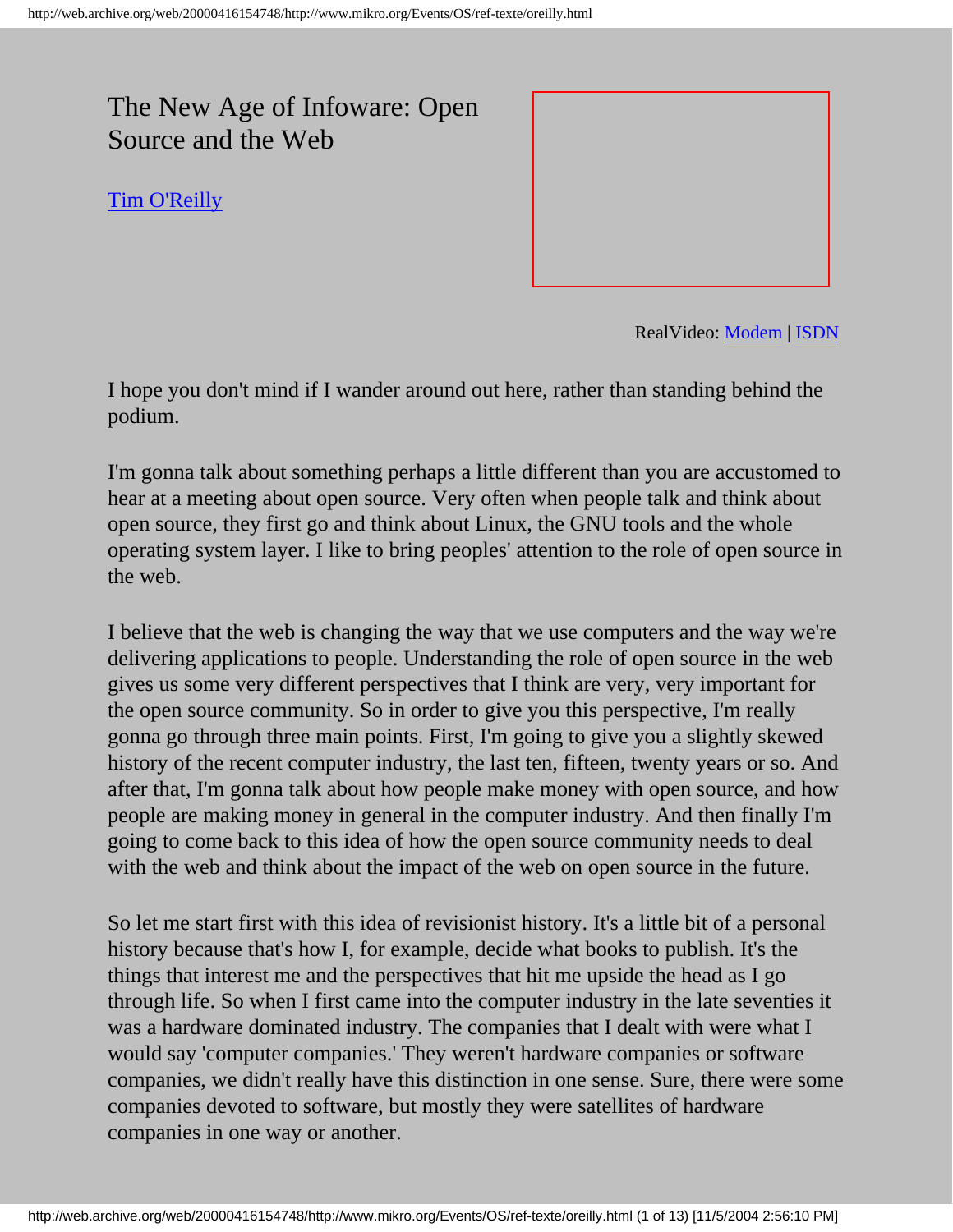So for example, when I started working I did a lot of work for Digital [Equipment Corporation] and then Hewlett-Packard and Data General. So the hardware companies dominated the industry. Something happened in the early eighties that was fairly revolutionary, and it had enormous impact for many years to come. And that was a decision by IBM, a decision that was part accident, part inspiration by some rebels in the organization who kind of slipped it by their top management, partly perhaps a stroke of genius, partly perhaps an accident. And that was the decision to release the specification for the IBM-PC as a relatively open hardware specification. IBM said, 'Gee, anybody can make these things.' What happened was that the market broke wide open in a variety of ways.

First of all you had a whole lot of new hardware companies, and those companies no longer had to invent new hardware in quite the same way. Those of you who may have read a book that was popular in the eighties *The Soul of a New Machine* [by \*Tracy Kidder] which was about the design of a machine at Data General, and remember that was one of the big frontiers in the computer industry, you know, if you were at Data General, the way you got ahead was to design a new piece of hardware.

Now once IBM released the specs for the IBM-PC, everything changed. All of a sudden, and this is the most important thing to me, there was what I would call a 'loose coupling' between hardware and software. You no longer had to be a hardware company or a satellite of a hardware company to be a player in the computer industry. So for example, I knew Mitch Kapor, the founder of Lotus, before he started Lotus, he was actually studying with my wife, he was thinking of becoming a family therapist. And he was sort of wondering, should he spend time getting his masters degree in family therapy, or should he do something in the computer industry? So he really didn't have a whole lot of resources, but he wrote Lotus 1-2-3, started Lotus and became quite wealthy and changed the industry a great deal as a result. So all of a sudden, here was just this guy off the street, effectively who built an enormous company that had an enormous impact. So that loose coupling, the openness that was behind the PC, changed the rules.

Lemme talk about some other ways that it changed the rules, and this is very very important, I'll come back to this later in talking about open source. You look at a company like Dell. Michael Dell, in his just recently released book, actually talks about an interesting thing that happened with Dell. They were in the business just like everyone else thinking that this was really about inventing innovative hardware, and they had some big project that was getting more and more behind and was really causing them a lot of heartburn as a company. They decided to cancel the project. And in retrospect Dell said that was a critical turning point for the company because they realized that in the end their point of competition was not going and inventing some new hardware edge, it was in getting better at sales, marketing and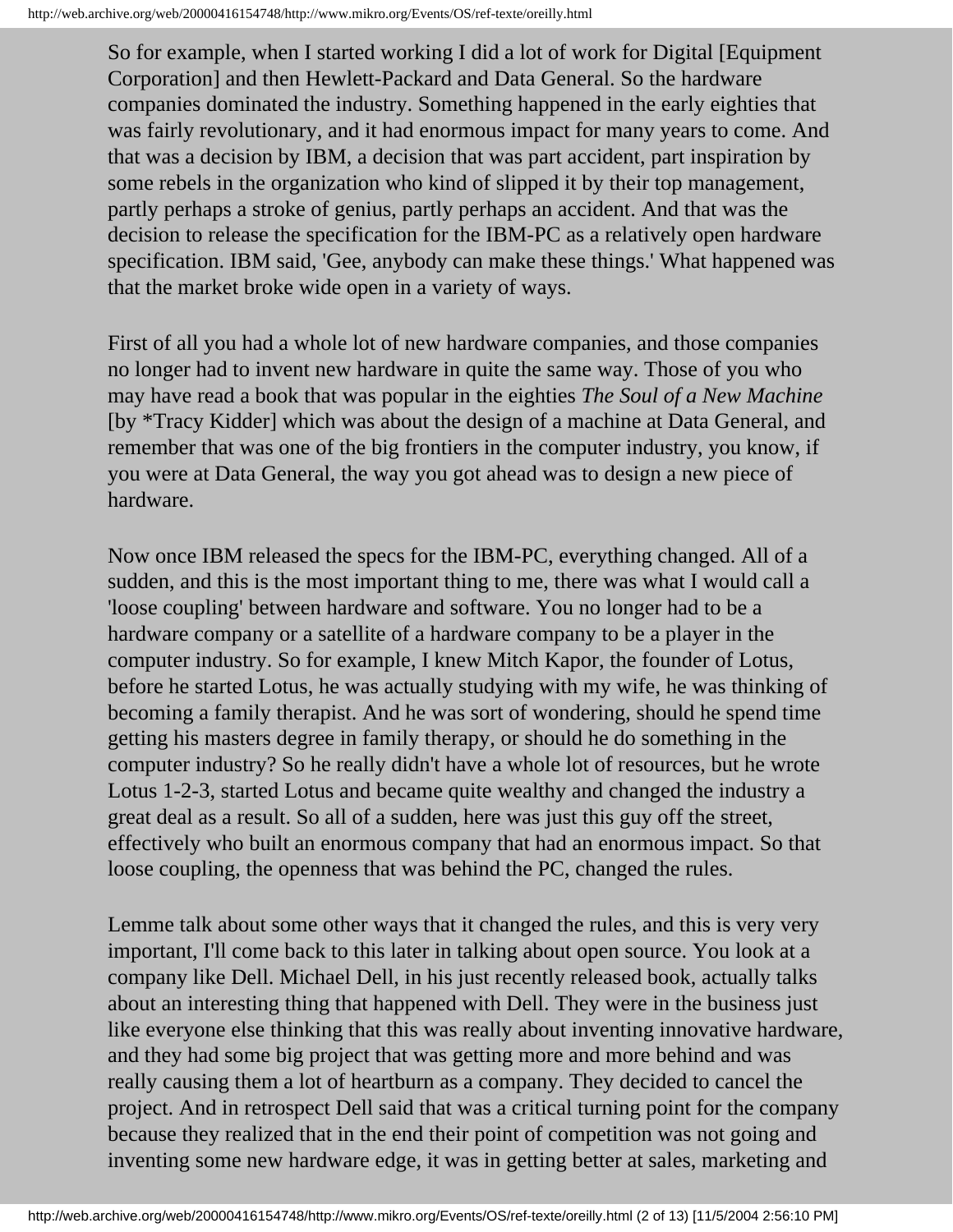distribution of what was essentially a commodity product. And if you look for example, at the growth trajectory of Compaq vs. Dell, that realization of the impact of the paradigm shift is extremely important.

So now let me fast forward a few years to the late eighties. Those of you who remember my books on the X-window system, remember they were shipped by a whole lot of Unix workstation vendors. And all of these vendors came to us with a story, they said, 'We believe, that in the future we will be delivering documentation online.' And they said to us, 'we have this great idea, we want you to put your books into our specialized format.' So Sun said, 'just put your book in AnswerBook, and won't that be great?' The only problem was that IBM was telling us, 'just put them in InfoExplorer, won't that be great?' And there were various software suppliers who had online book-reading software and before long, we realized that if we wanted to publish our books online, we would have to have thirty different formats.

So as a result, we started a group called the Davenport Group, which was a working group to establish an SGML \*DTD for online manuals. It was called DotBook, that's since been adopted by a whole lot of Unix workstation vendors, it's also now been adopted by the Linux community. But we did that, because we felt that we needed to somehow break this coupling between information and a particular software package. This was very interesting, because just as in the seventies, you could only do software if you made a choice of hardware, if you are a satellite to a particular hardware company, in the late eighties you could only do online information products by tying them up with a particular software company. And we didn't want to make that choice, we wanted to break the coupling.

So in addition to working on DotBook, we also looked for what we could distribute as a free browser. We actually worked with a guy named Pei Wei at the University of California at Berkeley who had a product called Viola, which was sort of a HyperCard clone, ran on Unix, and was a tool kit for building hyper-text applications. One of those applications was actually the first graphical web browser. So we started working with Pei because we felt, well we want to have this free book reader to go out with our books. I kind of laugh, cause I later told Pei, 'Gosh I wish you'd been discovered by a software company you might have been the foundation of Mosaic, or whatever.' Shortly thereafter the NCSA guys started working on Mosaic, actually, according to some reports, inspired by a piece of junk-mail that we sent out advertising a web-product that we had developed, the Global Network Navigator.

But the point was that we were looking, and some of the origins of the web really came from this idea to break the tie between software and information. Now what was really interesting, was that in the early days of the internet, this choice that had first come up for us with our online books, in the late eighties, was even more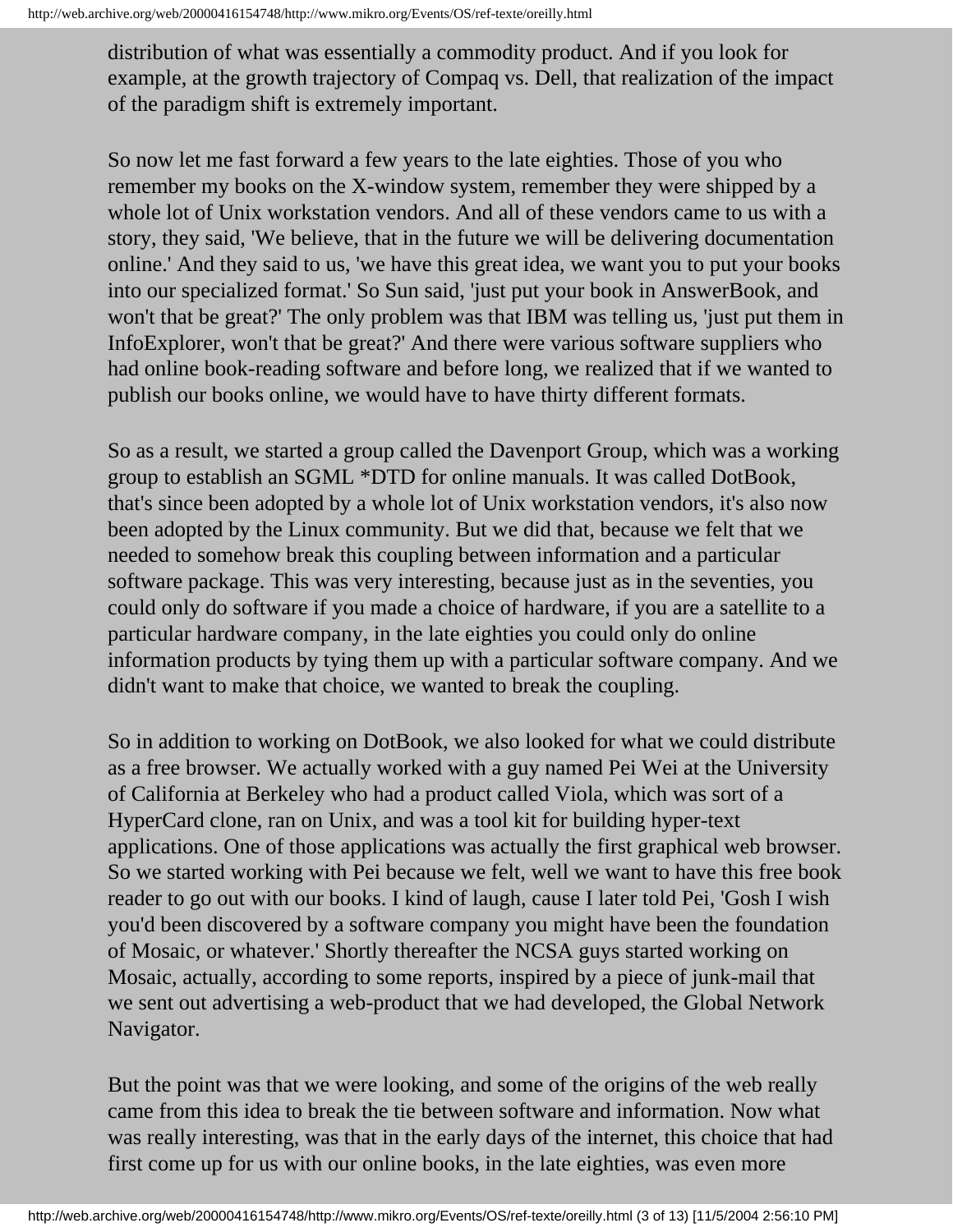apparent. We had Microsoft come to us, and they said, 'We have this great vision of the online future, there's gonna be this incredible network for information delivery, it's called 'The Microsoft Network.'' Nathan Myhrvold gave a talk and it was a great talk actually, you know he had this wonderful vision about how online information would change the way people communicated, the way they related. The only problem, I went up to him after his talk and I said, 'Nathan, you're talking about the internet.' And of course because Microsoft hadn't yet had their internet realization he said, 'nahhh.' But you know, six months later they realized it was the internet.

But what was interesting about this particular interaction was that you had a choice and behind door number one, it was 'here's our 15 page contract,' or it was a 20 or 25 page contract from Microsoft, and it had things like 'pay an entry fee of \$50,000 to be a content partner' and 'give us a share of any revenue you get.' And over here behind door number two was the world wide web that was starting to gain steam, and had an open standard, anybody could play. You could build anything you liked. Uh, which did we choose?

So once again you had this decoupling of things that had been tightly connected before. Just like you had this coupling between hardware and software, now you have this coupling between software and information products. The web broke that, broke it wide open. And this led to a real paradigm shift in the industry. And that's something that I think we are just starting to realize.



That paradigm shift I find is best illustrated by a small story about Amazon.com. Everytime I talk about Amazon, all the booksellers who resell our books kind of throw daggers at me because they don't like me talking about them. But I really do think they are one of the bellweather applications of the decade. And notice I said 'applications.' And that's really

the critical thing. This little story I like to tell is of a friend of mine who doesn't currently own a computer, and who told me one day that she was thinking of buying a computer so she could use Amazon. And the reason I thought that was so interesting was because, back in the early days of the PC, that was what people said about spreadsheets, in fact that was the definition of what they called a 'killer application'. You know, it was an application that made people go out and buy a computer.

So when I heard this person, who's a massage therapist, saying she was going to buy a computer so she could use Amazon, the words 'killer application' went off in my head. And so, I started thinking about Amazon and Yahoo as applications, not as web sites. A web site was something you 'published' and it was all about documents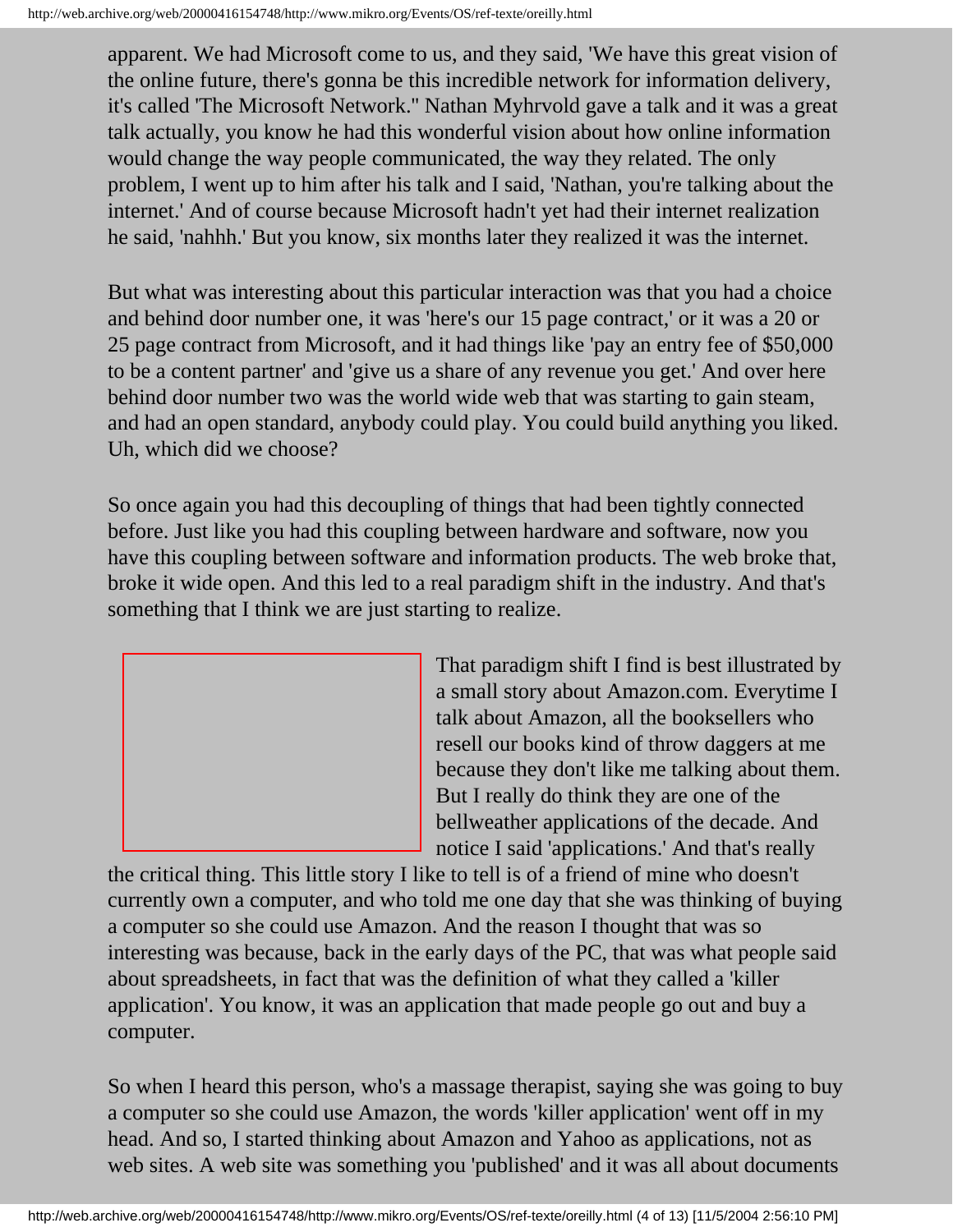that were put up on line. But applications are about things that people do. And of course if you think about that, if you think about Amazon as an application, you realize that it's a very very different kind of application than Microsoft Word or GNU Emacs. I've started to call this kind of application an *Infoware application* rather than a software application. Because at bottom the user interface is not built with traditional software components. To be sure, there's a great deal of software in it, just like there is a great deal of hardware underneath the software applications that have taken over. But this new layer is not strictly a software layer, and this realization, I think, is very, very important for developers to think about.

A lot of this thinking really came from observations that I made from my publishing program. And a lot of it started to crystallize really in 1996, when I was watching... in '96 and early '97. In all the newspapers, in Infoworld, in PCWeek, places like that, they kept talking about ActiveX, and you couldn't turn a page without coming across a story about ActiveX. And we sold a lot of books, and we saw people buying Perl Perl Perl. We didn't publish any books on ActiveX but we knew a lot of other publishers that did and they'd put them out there in the store and they'd kinda lay there. And so we knew from some kind of ground level that there was something badly wrong with ActiveX.

Now it might have been that it was just bad software, but I went further than that in my thinking. I started to say, I think that there's a paradigm shift at work, because what I saw happening with ActiveX was that it was an attempt -- and actually Java applets were the same -- to turn the web back into a software product instead of an information or an *infoware* product, because what was so critical to the web was this idea of the low barriers to entry. You know, HTML, people don't really think about this because, of course, we are focussed on software and programming, but HTML is one of the great open revolutions, I mean anybody can build an HTML interface. Again you don't think of it as source code, but just imagine for example, the Mosaic and then the Netscape Browsers had not included a 'View Source' button. Would the web have taken off the way that it did? People copied HTML pages, they built on them. Perl had an incredibly important role in the same way, people could download a perl script that was behind somebody's cgi-bin directory and they could modify it. So it was this idea that you could do it by imitation, you could just pick up on what somebody had done and run with it. It has a lot of the characteristics of the open source community.

You notice I'm skirting the strict definition of open source because while I think licenses are very, very important, what's more important is what people do in practice: Do they share? Do they copy? Is it easy to build on what other people do? And I think the web was incredibly driven by those low barriers to entry that were implicit in having that HTML 'View Source' available all the time. And what's more, you didn't have to be a programmer to make a web page, you didn't have to be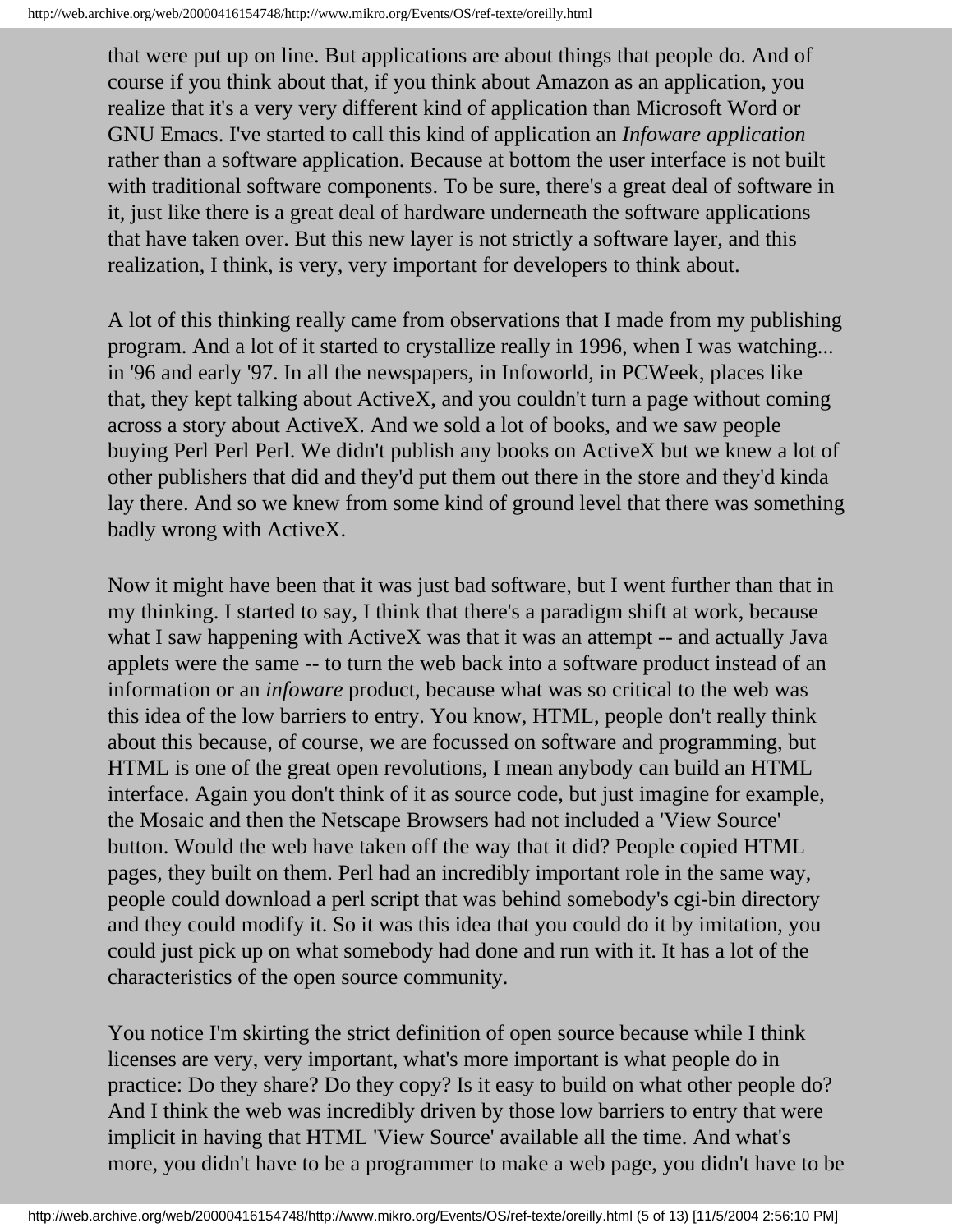a programmer to build an application, we really started to have this new layer on top of the software. Again, there's a lot of serious development behind a major web site, I don't want to minimize that. But at the same time, there are many many things about web interfaces that are different.

I like to compare and contrast an application like Amazon with an application like Microsoft Word. One thing I like to say is, a traditional software application is a lot of software with little bits of embedded information. You know, you've got those silly pull-down menus, you've got a little bit of embedded help, little tool-tips buttons that pop up. The information is embedded in a lot of software, and of course, if you look at the bloatware that Microsoft delivers, it's a *lot* of software. I believe that, by one estimate, there is more software in Windows 95, an order of magnitude more, maybe several orders of magnitude more than they used to send a man to the moon. On the other hand, web pages and web applications you can almost look at as little bits of software embedded in a lot of information. And so for example, the interface to Amazon is built dynamically of millions of pages of text, and they've got these little links in them that tie back to the software layer.

So this is a different paradigm, and one of the things that I spent a lot of time thinking about was why we kept seeing this incredible strength from our publishing program in scripting languages, Perl, to a lesser extent Tcl and Python. They seemed to have enormous impact, so I spent time thinking about why that could be. And so I talked to people, for example, to Jeff Friedl, who some of you may know as the author of our book *Mastering Regular Expressions*. He works full time as a Perl programmer at Yahoo, and I said 'Jeff, what do you do, at Yahoo, with Perl?' And he said, 'well you have to realize that what we're doing at Yahoo is building an application that is happening in real time, all the time.' He said that he actually works for quotes.yahoo.com and his job is to write humongous Perl regular expressions that look at all the new feeds, Reuters and PR Newswire, all the online information that's kind of coming at you like drinking from a firehose, and he needs to figure out, out of all that text that's out there, which stories relate to particular stock tickers and then he's got to map it into the Yahoo stock space. So that for example, when you click on the ticker for IBM, you get all the latest stories. That's happening *live* all the time. It's software as a process much more than as a product.

And it's sort of interesting, I love the phrase 'Perl is the duct tape of the internet' because it suggests some of the ways that scripting languages are used in web sites. I look at this wire here, what do we have taping it down? Something like duct tape. Because whenever you're putting something up and taking it down quickly, you use duct tape. You know you use something that is a temporary, quick hack. So these scripting languages have not just an incidental role, but a critical role in some ways in these web sites because the application that they are delivering has a lot of dynamic qualities to it, it's happening *live*. So anyway, there are a variety of things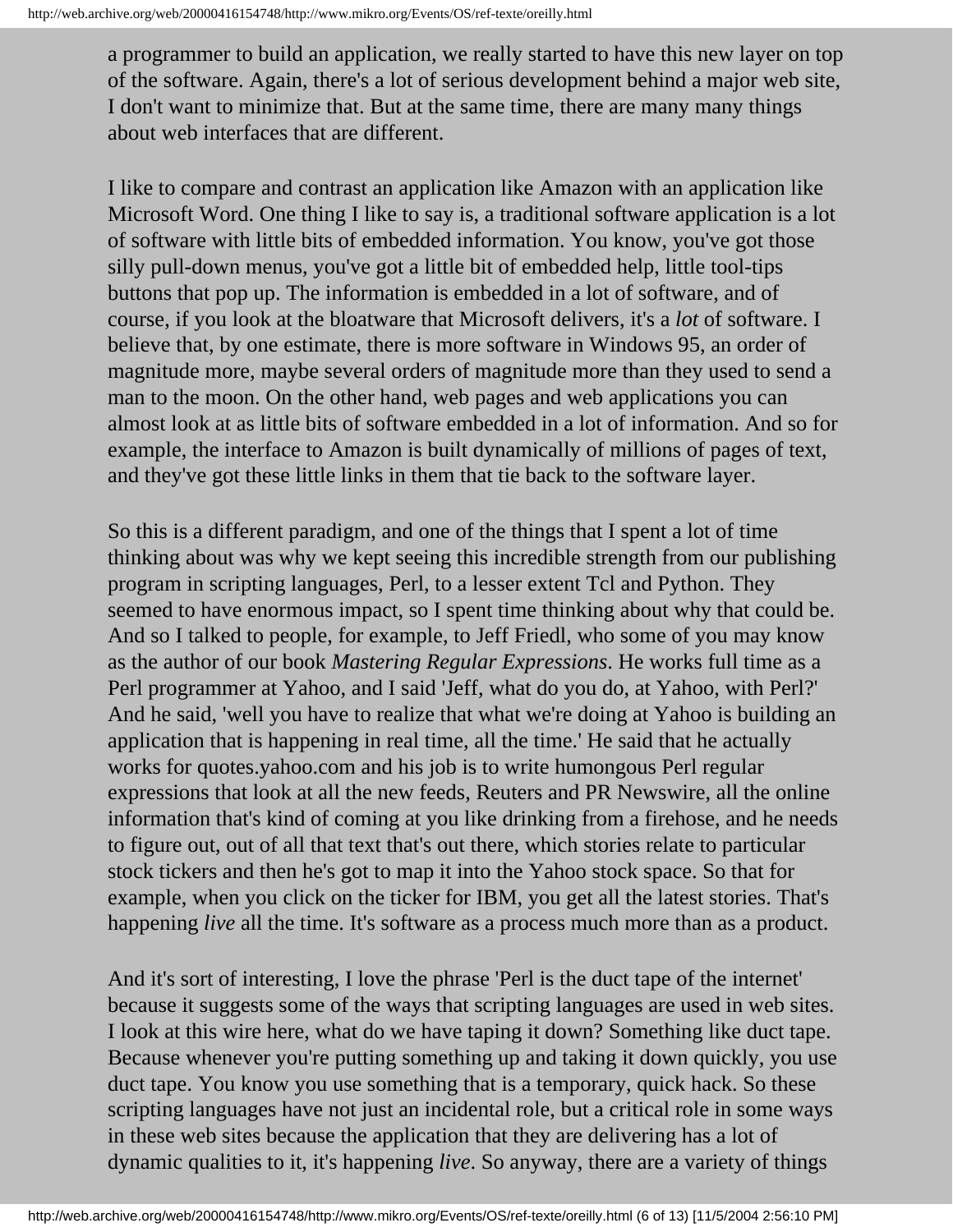that make web applications different, I think we are still thinking about all of them.

But I just wanted to set that stage -- and I know it's a long stage setting -- for thinking about what this might mean for the web and for the open source community, so let me move to my second topic. And that is when you have one of these transitions, in which we move from a tight coupling between two layers in the computer industry to a loose coupling of some kind, and you can build on top of that standard. Let's think about what I called the hardware to software transition, kind of like the cretaceous boundary or whenever it was that the dinosaurs got killed off. What happened there was that there were a whole lot of people who figured out the rules in a different way.

Now, one of the things that we are all very very aware of is that there was an enormous shift of power from IBM as the 800 pound gorilla of the computer industry to Microsoft as the 800 pound gorilla. So there was a shift in power, or at least in perceived power, from hardware to software. Secondly, as I mentioned, there were some unique niches exploited by people like Dell who realized that there's different business models when you have commodity hardware. But there's also some other interesting observations that you can make. Who else besides Microsoft was a huge winner in that hardware to software transition? Well of course, Intel. And what I think is very, very interesting about Intel is that they realized that if they could figure out a way to get a proprietary plug in to this open infrastructure they could make a heck of a lot of money. And in fact, they did, because every one of those open architecture PCs ended up with an Intel processor chip. Okay, so that tells us something interesting that we have to keep in our minds going forward. So let's think about the web revolution: is there an analogue to Intel? You got it: Cisco. That's exactly right, here the internet took off, open, open protocols, open connectivity, somebody figured out 'ah, we have this nice little proprietary layer that we can kind of stick in there and leverage the hell out of...' Cisco is the Intel of the internet revolution.

Okay, now let's think about this infoware revolution that I'm talking about. Who is the Intel, or the Cisco of the web? I don't think we know yet, but I think there is definitely some food for thought, because I think that there's a real danger there. And there's a real interesting implication for the open source community, because one of the things that is very very interesting is that open source has had an enormous impact on the web, and it's become kind of a truism, at least, I've said it enough times and maybe people have heard it, that for example, a site like Yahoo is built very largely on open source. They use the FreeBSD operating system, they use the Apache web-server, they're a very heavy user of perl, they also use Tcl, - they're an open source shop. In fact, the very first time I gave a version of this talk was back in Wurtzburg at the same Linux Congress where Eric Raymond first gave 'The Cathedral and the Bazaar' and I made some of these observations, not quite so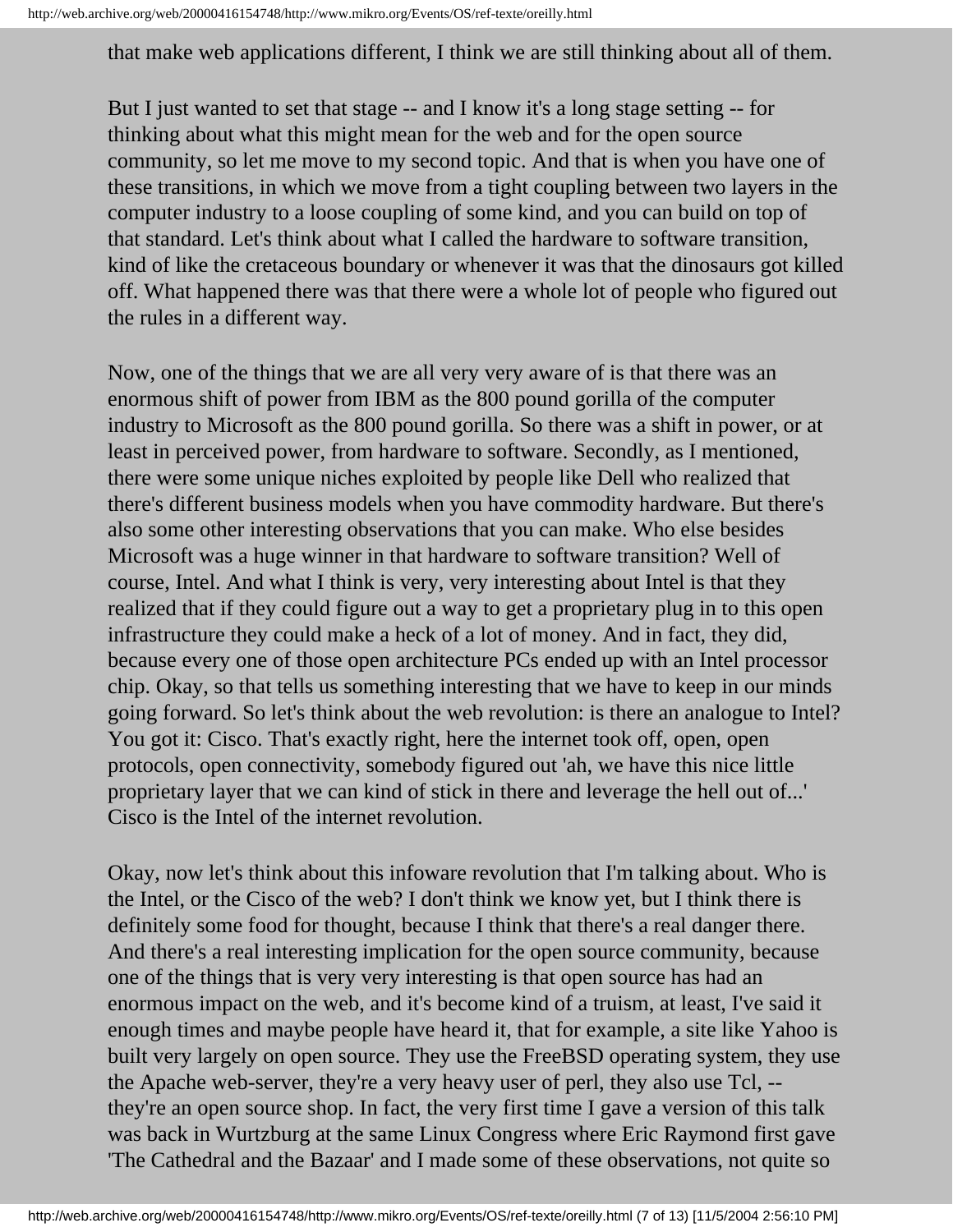well developed, but I made sort of the boastful claim that 'open source is the 'Intel inside' of the next generation of computer applications.'

But as I think about it, I think I spoke too soon, because open source is right now the inside of that next generation. But I don't think that there's a guarantee that it will stay that way. That's maybe the real point of my talk, because it seems to me that if you analyze where the industry is going, I see the open source community is very much focussed on winning the last war. We're really focussed on the battle with Microsoft. Again back in Wurtzburg, we were gonna take the desktop; and now it's: 'well, we're taking the server and maybe we'll take the desktop next,' but still the focus is on beating Microsoft. And while I think that is a worthy goal, and Linux is doing pretty well at it, what really concerns me is that I see Microsoft focussed pretty heavily on being the Intel Inside of that next generation of computer applications. Much more clearly, strategically focussed on it than the open source community, which worries me.

Bill Gates got up there back in '97 and said, Netscape isn't our real competitor, Apache is. And that was great for those of us in the open source community because we said 'Yeah, we're on the map!' But think about that, I mean, Gates saw pretty clearly, that Apache was a clear target. Similarly, I made fun of ActiveX earlier where it was an attempt to professionalize, to turn the web back into a software product, which was then rejected by this sort of HTML community, but what did Microsoft do? They went back to the drawing board and they produced ASP. And they produced environments which were much more compatible to the scripting crowd. And if you go out there and do an Alta Vista search on files ending with .asp vs. .pl you'll see that they are making pretty good progress. They are attacking the open source community where it really counts and believe me, for that matter, they are attacking other parts of the internet as well. Exchange Server is targeted pretty clearly at the market that sendmail now dominates.

In fact that's one of the reasons why Eric Almond felt like he had to go commercial, he had to get additional resources to compete. And he asked that question, 'Do you really believe that smtp will remain an open standard if Microsoft Exchange becomes the dominant mailserver on the internet?' I don't believe so, and I don't think you'll see open mail standards at all. You might have MSmtp, you might have MPOP, MIMAP, and of course these things will only work with Microsoft client products, so there's some real important issues here. Will open source continue to be the dominant standard enforcement, if you like, of the internet? Both Eric Almond with sendmail and the folks from the Apache group are really both experiencing the brunt of this atack, and feel very very clear in their minds that without their work, without having their dominant market share, that those protocol standards would be going the way of all flesh or the way of all history, I don't know, they would be no more. So I think there are some very important battlegrounds.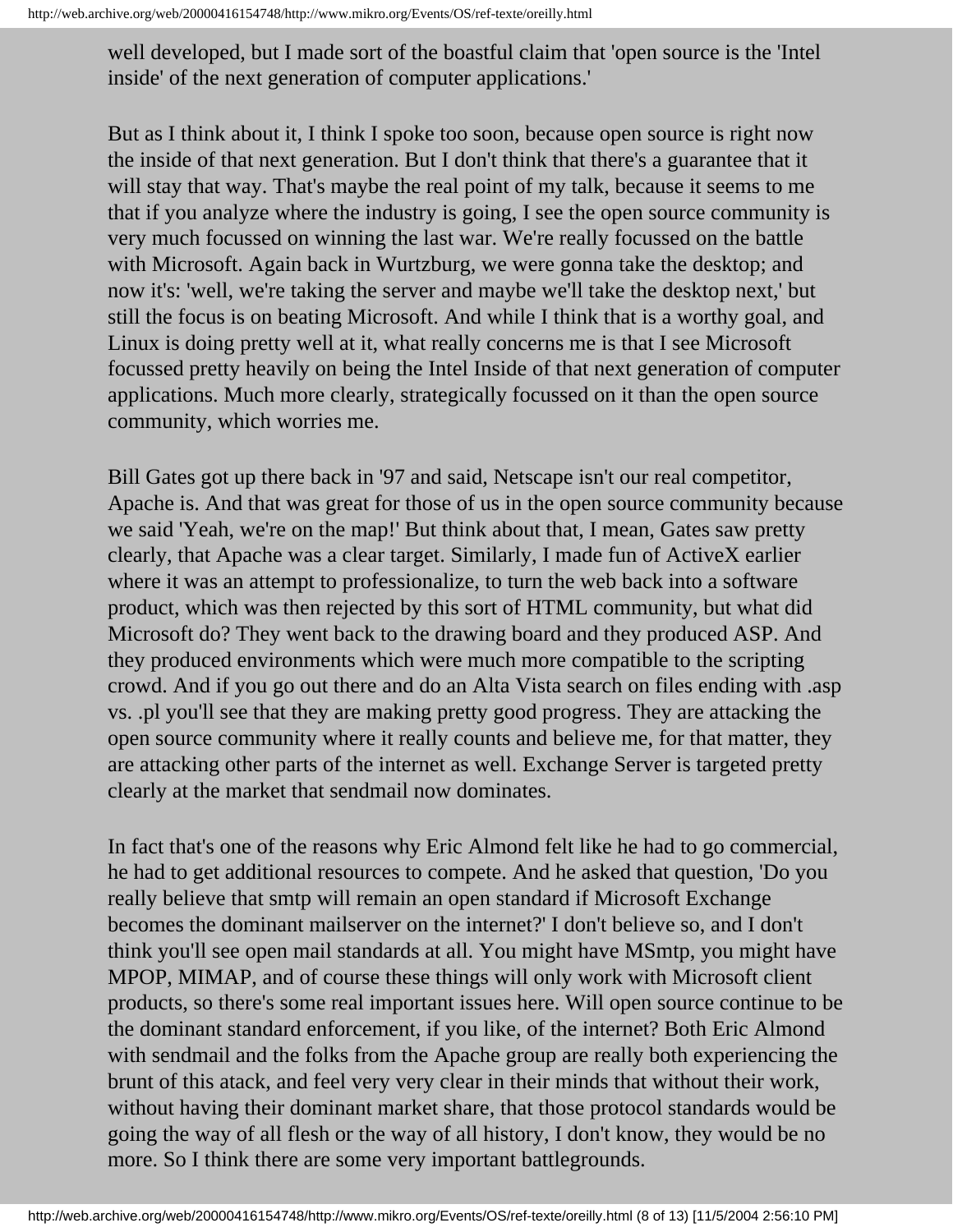There's a further important battleground, and this goes back to my infoware story. If you think about Amazon as an application there are several implications there. One is, you know, what's the open and closed story about someone like Amazon or Yahoo? Yeah, they use free software, Amazon does as well as Yahoo, and that's pretty cool. But if they are an application, first of all several things are pretty serious implications. One, is that the whole way that we are used to thinking about software and software distribution is based on the idea of software being passed from hand to hand, but when somebody uses the Amazon infoware system, they actually use it in kind of a time-sharing way. They don't actually have to distribute any software, so they could build all kinds of cool, interesting, perhaps even dominant proprietary things, on top of the open software architecture of the internet, and all of our vaunted open source licenses wouldn't even touch them.

Now I'm not saying that they are intent on doing these things, but I don't think they are thinking about it, and I think it's very very important to get people thinking early before there is too much money at stake. Because if you don't form good habits early, it's a lot harder to form them later. And going back to my earlier story about this open PC hardware standard, on top of that open PC hardware standard, we ended up with some really closed software standards, so openness doesn't mean much when you are making one of these transitions to a new layer. And I think we really are at that transition point. So, for example, what I think is very very important in this new transition layer will be what you might think of as high level protocols for communication between cooperating computers on the internet.

Right now we kind of have low level protocols like TCP/IP, we have medium level protocols like HTTP, on top of that we're gonna have various kinds of XML based data-exchange protocols. The question is, who's gonna control those, and when are the companies that maybe have dominant market share, gonna realize that they may have the world by the cojones, just like Microsoft did in the PC space. A good example of this from my business, we have to provide electronic catalog information to all the online booksellers. Well, our webmaster's having conversations with Barnes and Noble.com and Amazon.com and Borders.com and all the independent bookstores who want this same kind of information, and they all have different formats. And you know, Alan, the web master is trying to get them to agree, but if they don't agree, whose format do you think he's gonna implement first? Amazon, right, because they're the 800 pound Gorilla.

Now again, I don't wanna say anything about Amazon's intentions, I think they mean well, but the fact is, once a company gets enormous market power, its very easy to slip into habits of abuse. I don't even know that even Microsoft started out from in the beginning wanting to get everybody by the short hairs, maybe they did, I don't know, but once you get in that position, it takes a lot of strength of will and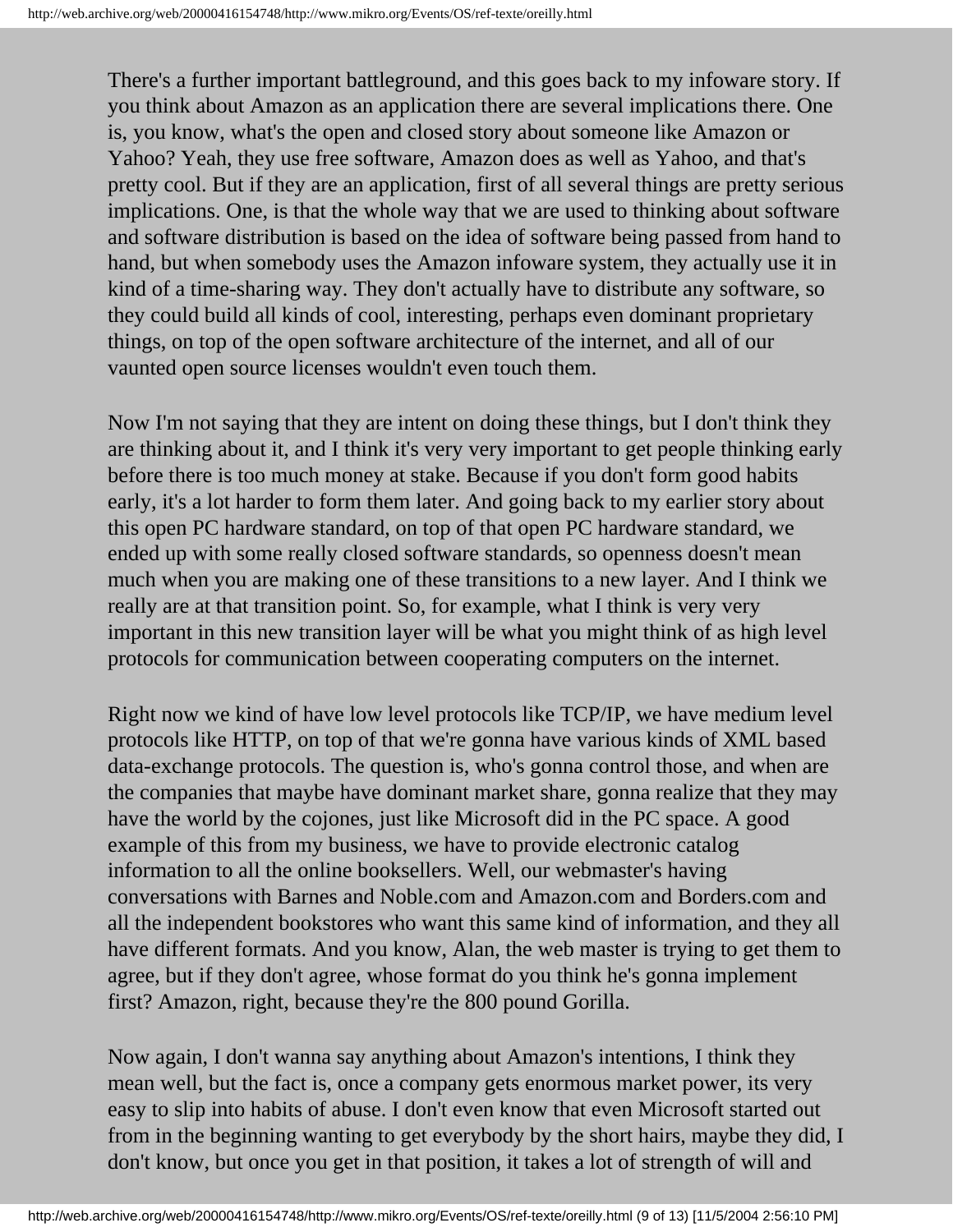strength of purpose and high moral fiber not to take advantage of it. So part of what I'm trying to encourage companies like Amazon and Yahoo to do is to think further ahead, to think about their responsibilities to the internet and to the future, because I think that all of these companies have benefitted enormously from the openness that the internet has sprung from.

I think the open source community, and what I really think of, when I say 'open source', I go back from specific licenses to really this idea of collaborative widearea computing. In some ways I think of the USENET as the mother of the opensource movement. I know that a lot of people think about it on a license basis, but I think at the end of the day, what's really important is sharing. That people find ways to work together collaboratively and that's what really brought us to where we are. And so I think it is very important from these companies who have taken this enormous benefit from the internet that kind of grew up under everybody's noses while Microsoft was working on such splendid innovations as Microsoft Bob. Instead this world-wide collaborative community came up with the web, it came up with email, and all the things that make the internet so interesting.

So, I think its very important for companies who are involved in building and using some of these new kinds of applications, to think, to get in good habits, habits of openness, habits of sharing. And so for example, I'm trying to get Amazon to start thinking about participation in standards for data interchange rather than just going their own way.

I want to take a little bit of a side tour, I want to talk a little bit more about money. I think its very very important for all of us to think about the impact of money on our industry. When people talk about who's made money off of open source, they will point to me and say, 'Ah yeah, you've made more money off open source than anyone, you just give away the software, and sell the manual.' And even though I actually have made quite a lot of money because of open source, I figure I probably sold more than a hundred million dollars worth of books over the years relating to open source, and I think I probably had more open source related revenue this past year than either SuSE or Red Hat. I still think that that's not at all a true statement. I am not the person who has made the most money off of open source. The person who has made the most money off of open source so far is Bill Gates.

And the reason is that he had this great development lab that brought him all this new functionality that he took into his products. So one way that the industry makes money is people figuring out how to play it into their existing business. I mentioned Microsoft Bob earlier, did people buy upgrades to Office97 and Windows 98, all those billions of dollars of upgrade fees, for Microsoft Bob? No they shelled out all that money for internet functionality. They shelled it out for the functionality that had been developed over a period of fifteen or twenty years by a bunch of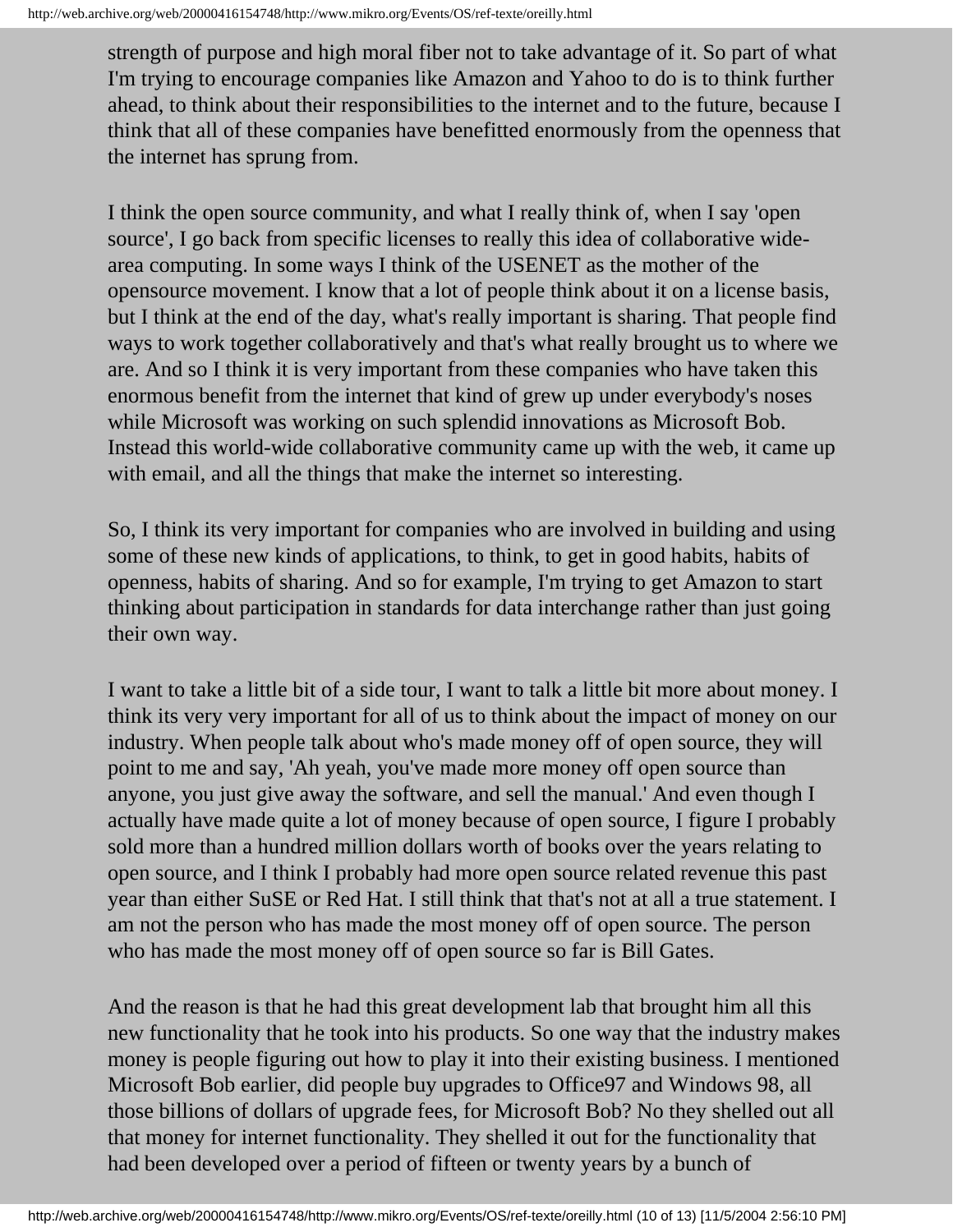collaborating researchers, hackers, people who just sort of built tools for their own use. So, the people who profit aren't necessarily the people who build the software.

We have to think about that, and we have to think about how do we make sure that we create business opportunities that encourage the further development of free software, of open source software, of software that really matters. I actually will make this case straight to Microsoft, in fact I'm going up there, I know Eric Raymond went there and talked to them last month, well I finally got an invitation, and I really think that they ought to be figuring out how they could give something back to this community, because they have profited immensely. I also think it's very important for these web companies. But it's interesting, it's really important to think about how people make money, because if you start to realize the impact, which is not necessarily implicit in your model -- if your model is wrong, you can just get blown out of the water by somebody who gets it right.

That was kind of my point in talking about Michael Dell. Compaq thought like Digitial: we're a hadware company we have to invent new hardware. Dell realized the business rules were different. Now I think Red Hat is doing something similar. Bob Young likes to say: 'We're not a software company, we're a sales, marketing and distribution company, just like Dell.' Now whether or not Red Hat in fact is the winner in what's shaping up to be the Linux distribution wars, and probably the next big Wall Street feeding frenzy is somewhat irrelevant. The fact is that there is a business model niche.

But let me talk about some other people who've made enormous money from open source software, and these are the ones that I find are really interesting. Another person who's been an enormous winner, Rick Adams, the founder of UUNET. How many of you remember when Rick was the hostmaster at \*Sizemo (?), the world's largest Usenet hub, and the author of BNews, the most widely used USENET news software. Rick didn't say, 'I'm gonna put this software in a box and sell it,' what Rick did, when he saw that his bosses at the US Geological Society were starting to ask, 'Gee why are our phone bills several hundred thousand dollars a month for passing USENET feeds to anyone who asks,' and he realized that we needed to have some way for USENET to pay for itself. And he really invented what we now take for granted, the commercial Internet Service Provider Business. So when people think about free software and money, they think, they very often play right in to Bill Gates' hand because they think about the paradigm that he has perfected so well, which is put software in a box, ship it, get a locked in customer base, upgrade them. And Rick just kind of went sideways from that. And he was the first person to say, 'I'm gonna build a serious business that is based on free software,' and it was basically providing a service that was needed by the people who used that software, who talked to each other, who distributed it, who worked with each other online.